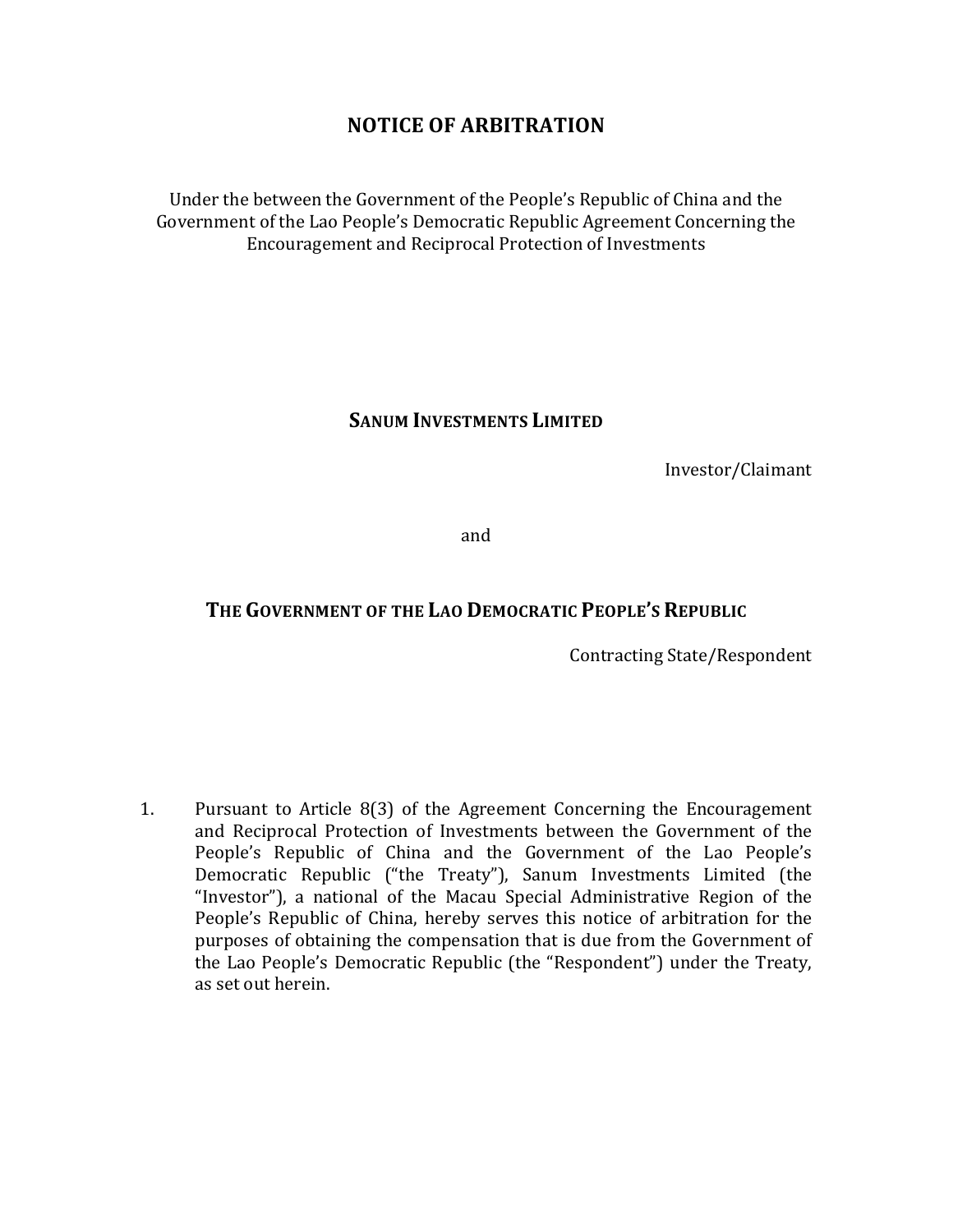#### **A. Notice that the Dispute be Referred to Arbitration**

2. With this document the Investor hereby serves notice requesting that the dispute between itself and the Respondent, described herein, be resolved by recourse to *ad hoc* arbitration, as specified under Article 8(3) of the Treaty.

### **B. Designation of Each Party and Its Address**

3. The following are the official addresses of the disputing parties and for counsel to the Investor:

#### **Investor:**

Sanum Investments Limited Avenida da Amizade, No. 1321, Edf. Hung On Center, 7 andar X, Macau Telephone: 853 28 78 5908 Facsimile 853 28 78 2304

#### Addresses for Service:

Todd Weiler Barrister & Solicitor #19 – 2014 Valleyrun Blvd. London, Ontario N6G 5N8 Canada Telephone: 1 202 684 6840 Facsimile: 1 877 887 7840 todd@treatylaw.com

Deborah Deitsch-Perez Lackey Hershman 3102 Oak Lawn Ave. Dallas, Texas 75219 U.S.A. Telephone: 1 214 560 2218 Facsimile: 1 214 560 2203 ddp@lhlaw.net

#### **Respondent:**

The Government of the Lao People's Democratic Republic Ministry of Foreign Affairs 23 Singha Road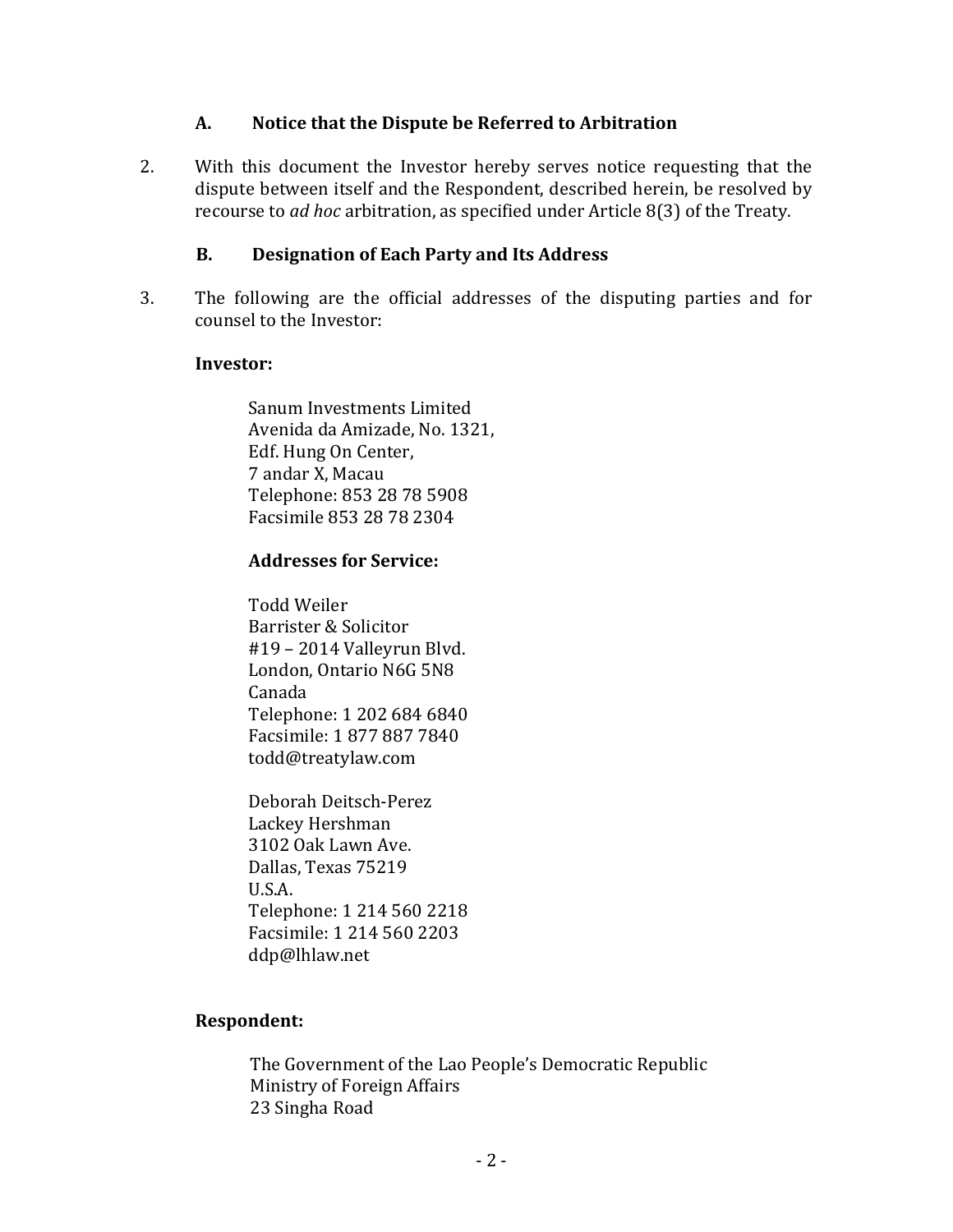Vientiane Capital Lao PDR Telephone: 856-21-415-822 Facsimile: 856-21-414-009

## **C. Satisfaction of Consultation and Timing Requirements**

- 4. As set out in more detail below, a dispute has arisen between the parties in respect of the Respondent's failure to comply with certain of its obligations under the Treaty, concerning the Respondent's termination of a Project Development Agreement ("PDA") between itself and the Sanum Investments Ltd., as well as its cancellation of two gaming licenses and other concessions issued to its investment enterprise in the territory of the Respondent.
- 5. Article 8(1) of the Treaty provides that, as far as possible, disputes between investors of one Contracting State and the other Contracting State shall be "settled amicably through negotiation between the parties to the dispute." Article  $8(3)$  provides that "if a dispute involving the amount of compensation for expropriation cannot be settled through negotiation within six months as specified in paragraph 1," it may be referred to arbitration, unless the dispute has already been submitted to a competent court of the host State.
- 6. The Respondent's decision to terminate the parties' Project Development Agreement ("PDA") for the Paksong Hotel and Casino Project, described further below, was an expropriatory act. It was taken by the Respondent's Ministry of Planning and Investment on 27 April 2010. From that time until 10 April 2012, the Investor undertook efforts to negotiate an amicable resolution to the dispute.
- 7. The negotiations that ensued between the parties involved the possible grant of a similar concession to the Investor, by the Respondent, in a different location within its territory. Ultimately the parties could not come to an agreement and, on 10 April 2012, the Office of the Prime Minister terminated further negotiations without the payment of any compensation.
- 8. Acting on instructions from the Prime Minister's Office, on 26 October 2010, the Respondent's Ministry of Information and Culture terminated the concession previously granted for operation of the Paksan Slot Club, as described further below. Between this date and 19 May 2011, the Investor engaged in strenuous efforts to negotiate with the Respondent about its closure decision, at which time the Prime Minister's Office informed the Investor that the closure decision was final.
- 9. On 2 March 2011 the Prime Minister's Office cancelled another gaming license granted to Investor, one for a slot club at Thakhaek, Khammouane Province. At about the same time Respondent reneged on an agreement with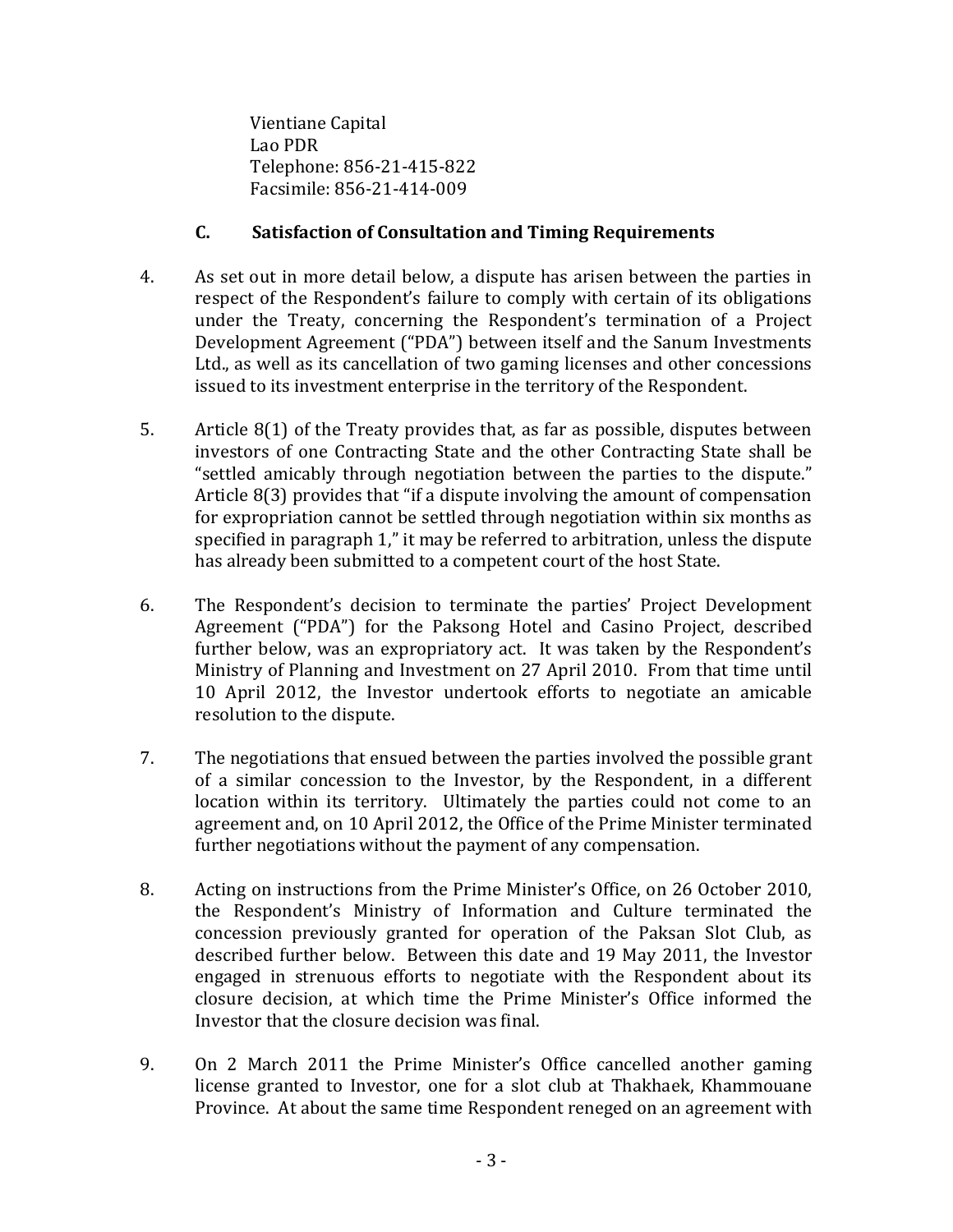Investor to concede 90 hectares of land, including specifically 16 hectares of highway frontage, for a Free Trade Zone. Without the slot club and highway frontage, the Free Trade Zone project would not be viable. The Respondent has rebuffed the Investor's attempts to amicably resolve this dispute as well.

10. Neither Sanum Investments Limited nor the investment enterprises it controls in the territory of the Respondent have submitted any of these disputes for resolution to its courts. Attempts to resolve these disputes via negotiation have been attempted but without success. As such, the requirements of paragraph (1) of Article 8 of the Treaty have been satisfied.

### **D. Nature of the Claim**

 

#### **I. Facts**

- 11. Sanum Investments Limited ("Sanum" or "the Investor") is an enterprise established on 14 July 2005, under the laws of the Macau Special Administrative Region of the People's Republic of China, evidence of which is attached as **Exhibit A**. It was established to develop and operate resort hotel and gaming facilities, principally in the Lao People's Democratic Republic ("Lao PDR"), but is also involved in other unrelated businesses in Macau and Lao PDR.
- 12. Savan Vegas & Casino Co., Ltd. ("Savan Vegas") is an enterprise established under the laws of the Lao PDR on 24 August 2007, evidence of which is attached as **Exhibit B**.<sup>1</sup>
- 13. Paksong Vegas & Casino Co., Ltd. ("Paksong Vegas") is an enterprise established under the laws of the Lao PDR on 17 October 2007, evidence of which is attached as **Exhibit C**.<sup>2</sup>
- 14. The instant dispute involves three discrete matters: the cancellation of a bundle of rights, previously secured by the Investor from the Respondent, for the construction and operation of a hotel and casino complex in Paksong, Lao; the cancellation of the operating licenses for a casino gaming facility, known as the Paksan Slot Club, which was a going concern at the time of termination; and the cancellation of a gaming license (along with the retraction of key portions of a land concession for the development of a Free Trade Zone at Thakhaek, in Khammouane Province. The primary issue, in all

<sup>&</sup>lt;sup>1</sup> Savan Vegas was originally owned  $60\%$  by Sanum, 20% by the Lao PDR, and 20% by certain Lao nationals (defined further below as "ST"). However, due to the failure of these Lao nationals to make the required capital contributions, Sanum now holds 80% of its shares with the remaining 20% held by the Lao PDR.

 $2$  Pursuant to the relevant Project Development Agreement, described below, shares in Paksong Vegas were to be held 60% by Sanum, 20% by ST entities, and 20% by the Respondent.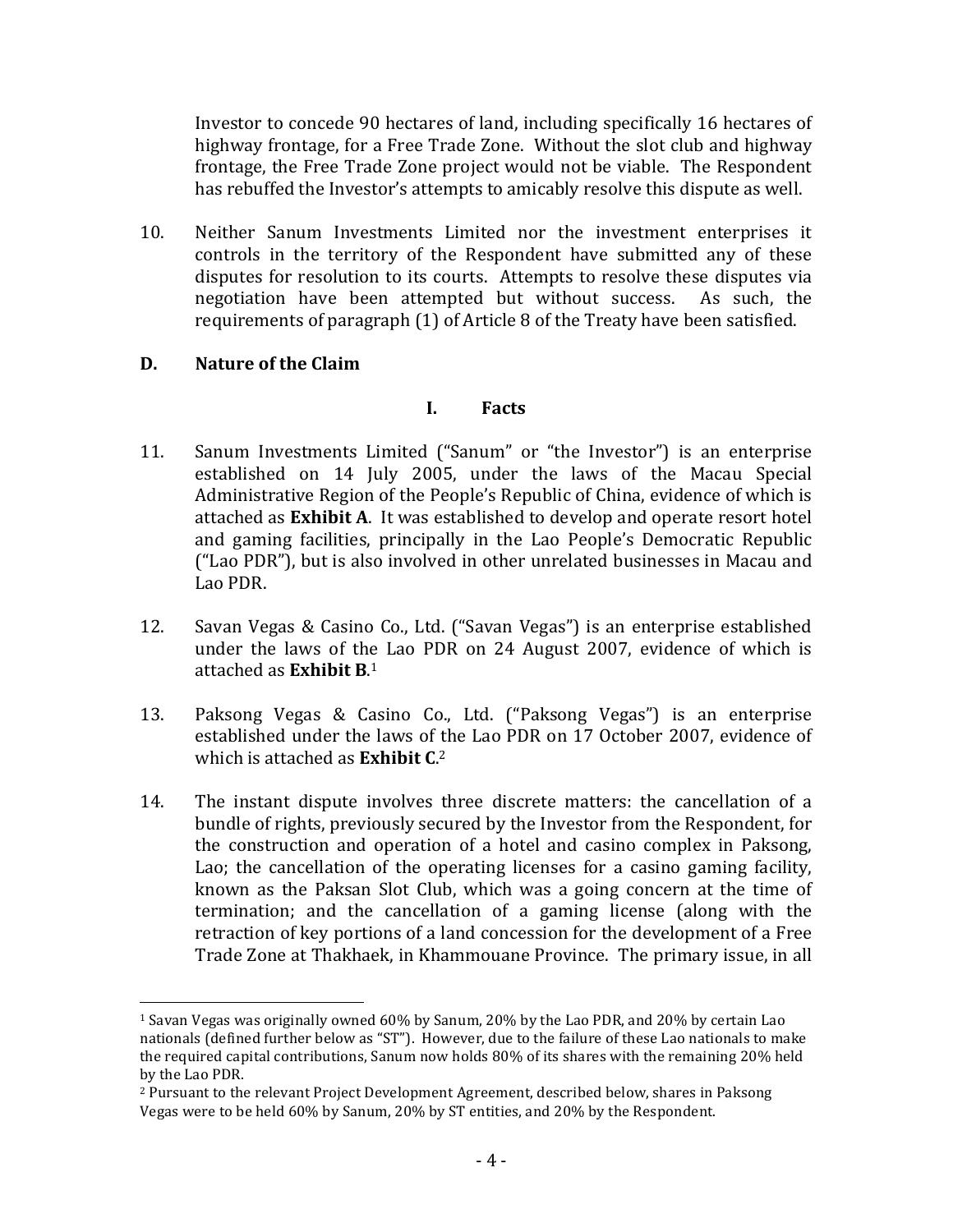of these cases, is what the appropriate amount of compensation should be for the expropriation of these investments in the territory of the Respondent?

15. The Respondent's deprivation of the Investor's rights has had very serious consequences. On each project, the Investor spent more than \$1 million individually in developing each opportunity. A study undertaken as part of planning for the Paksong Project projected earnings before interest, taxes, depreciation and amortization value ("EBITDA") of over US\$16 million by 2009, growing to over US\$19 million by  $2013$  – representing an enterprise value of US\$145 million to the Investor. The EBITA for the Paksan Slot Club was over US\$1 million by the time it was unlawfully shut down, representing an enterprise value to the Investor of over US\$11 million. Projections for the Free Trade Zone and associated slot club showed an EBITDA of US\$9 million, giving rise to an enterprise value to the Investor of over US\$79 million.<sup>3</sup>

## **(a) Establishing the Investment: Assurances Provided by the Respondent**

- 16. In 2007, representatives of Sanum met with two Lao nationals, Sithat and Xaya Xaysoulivong, of ST Group, Ltd. and Xaya Construction Co. Ltd.,<sup>4</sup> both of which were Lao-incorporated enterprises (collectively referred to herein as "ST"), who urged Sanum to invest in the Lao People's Democratic Republic. ST represented that it had acquired certain rights from the Respondent to develop gaming enterprises and was now seeking a partner with the financial means and know-how to invest in the planned development and then successfully operate and maintain the enterprises to be established as a result.
- 17. ST subsequently arranged meetings between the Prime Minister of the Lao PDR, Bouansone Bouphavanh, and representatives of Sanum in 2007. Several additional meetings were held involving ST, representatives of Sanum, the Prime Minister's Office and other of the Respondent's officials. In addition, in 2007 there also occurred one meeting that was attended only by Sanum executives and the Prime Minister himself (and their attendant translators). <sup>5</sup>
- 18. In all of these meetings, the Prime Minister, officials from his office and other government officials were strong advocates for foreign direct investment in the Lao PDR. Several assurances were provided to the Investor, by these

  $3$  Please note that the EBITDA figures provided in this Notice refer to the gross revenues of the relevant Joint Venture, whereas the enterprise values provided in respect of those same Joint Ventures represent Sanum's percentage share of the overall value for each.

<sup>&</sup>lt;sup>4</sup> Sitthixay Xaysana Co. Ltd. has since had its name changed to Lao River Mining Sole Co., Ltd.

 $5$  Bouasone Bouphavanh resigned, suddenly, as Prime Minister on 23 December 2011, and was replaced by current Prime Minister Thongsing Thammavong. See: http://inside.org.au/familyproblems/ accessed 13 August 2012.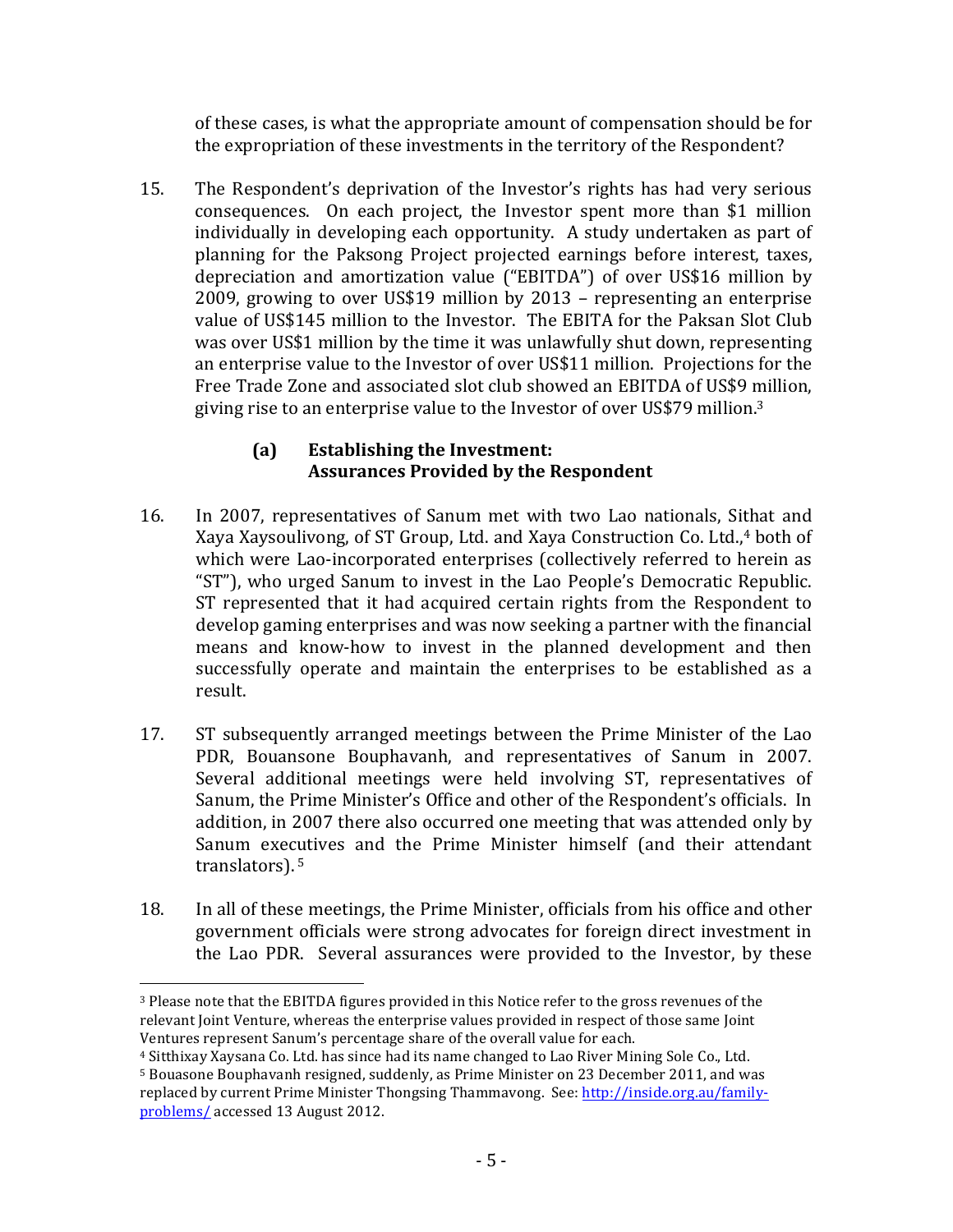various officials, that the country had entered a new era of economic growth, fostered by the rule of law and decided openness to foreign investment. The Respondent's officials specifically promised representatives of the Investor that if it would invest much-needed investment finances and know-how into gaming, commercial real estate and hospitality investments in the Lao PDR, the Investor would be assured both an ongoing majority control of each and every investment it made and long term protection and security both for them and for the returns they would generate.

- 19. In addition, during these meetings the Prime Minister and his officials also gave Sanum executives repeated assurances that the Respondent would work out a favorable and certain tax regime with the Investor. This was a critical point for Sanum because taxes are one of the most significant issues at stake when one determines whether a gaming investment will generate the profits necessary to proceed with establishment.
- 20. Moreover, the Prime Minister also personally vouched for ST, assuring Sanum that ST was an honorable business and that its principals were reliable and honest businessmen who, together, would provide Sanum with a reputable and respected business partner in his country. In vouchsafing ST's reputation, the Prime Minister reassured Sanum, that ST had successfully operated for many years in the Lao PDR and that the decision to partner with ST, in particular, would be most beneficial to Sanum.
- 21. Other of the Respondent's officials similarly assured Sanum representatives that, so long as the Investor lived up to its commitments to develop the contemplated projects, and to employ and teach Lao people new trades in the process, it would provide steadfast support to Sanum and all of the investment enterprises it established. Indeed, in August 2007 the Respondent even became an equity business partner with the Investor, becoming a 20% shareholder in the Paksong Vegas Project. At the time, the Prime Minister himself emphasized that his Government's shareholding would be a demonstration of the Respondent's commitment to, and strong interest in, the continued operation and fair treatment of the Investor's investments in the Lao PDR.
- 22. Because the Lao PDR had been governed under a single party system for many years, largely without exposure to Western commercial and legal practices, Sanum executives were especially careful in questioning officials about whether and how private enterprise could really be protected by the Respondent on an ongoing basis. In response, the Prime Minister and other government officials represented that Lao was strongly committed to the "rule of law" which they claimed had already been implemented through official policy and legislation. The Prime Minister was vehement in personally explaining to Sanum representatives that the Respondent fully intended to protect foreign investors, noting how the Lao PDR was on track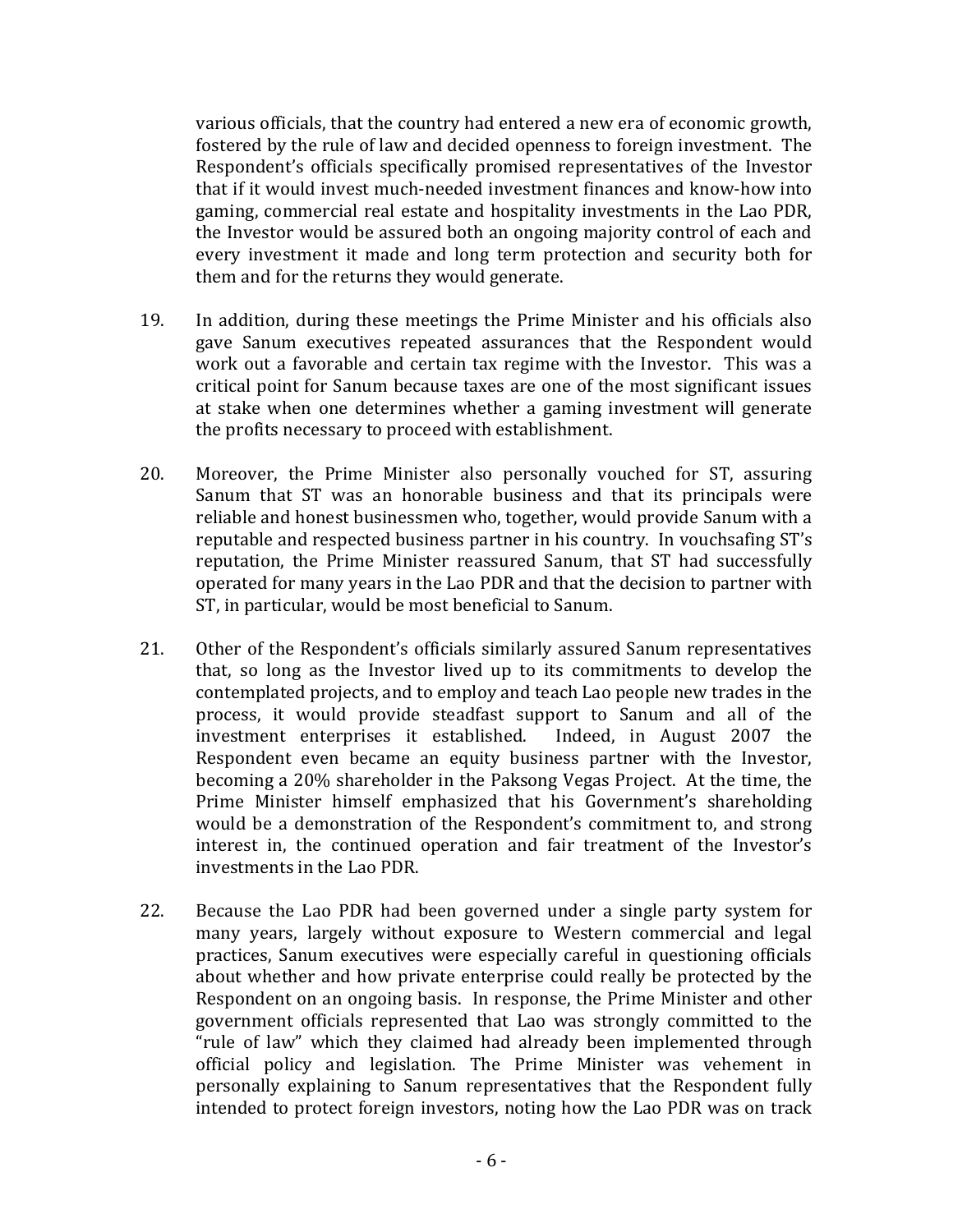to become a member of the World Trade Organization and other organizations promoting free trade and investment.

23. In this regard, the Prime Minister and other Government officials also stressed how the Respondent had already entered into several treaties that protected foreign investors. All of these representations were very reassuring to Sanum, and it would certainly not have invested millions of dollars in the Lao PDR had they not been provided. Sanum executives, directors and shareholders were already aware of the importance of investment protection agreements at that time, and, as Sanum's investments in the Lao PDR broadened and deepened; further steps would be taken to ensure that Sanum investments in the country would always be readily afforded the best protection made available to any foreign investors.

## **The Favored Local Joint Venture Partner**

- 24. The framework of the relationship subsequently struck between ST and Sanum was set forth in a Master Agreement dated 30 May 2007. The Master Agreement set forth the principles that were supposed to govern each of the joint ventures in which the parties would participate. ST promised to convey  $60\%$  of each of its existing gaming ventures - and all future gaming ventures to Sanum. In exchange Sanum agreed to pay millions of dollars to ST and to finance virtually all of the costs of developing all of their planned ventures together. For example the partners agreed that US\$1.5 million would be due from Sanum to ST simply upon signing the Master Agreement. Another US\$2 million was due upon receipt of government approvals to be arranged by ST and still millions more were due upon the opening and licensing of each of the casinos and slot machine clubs planned. All of these payments, which totalled more than US\$8.5 million, were made to ST by Sanum to secure the latter's right, as the controlling investor, to develop and then profit from being the largest participant in the gaming industry in Lao. Sanum subsequently financed tens of millions of dollars in additional investments in order to actually develop these business enterprises, from which ST and the Government (as both equity partner and tax collector) have already both profited handsomely.
- 25. At the time Sanum was investing millions of dollars of in the Lao PDR, its executives were not aware of the full extent of the close family and business ties that apparently existed between ST officials and key members of the Respondent's central Government.<sup>6</sup> It was thus not apparent that, after a number of successful investments had been established, certain powerful individuals could harness the powers of the State to strip Sanum of its

  $6$  For example, the daughter of 64-year-old Sithat Xaysoulivong, President of ST Group is married to the son of 74-year-old Bounnhang Vorachith, who held the position of Prime Minister from 2001 to 2006 and since that time has held the position of Vice President of the Republic.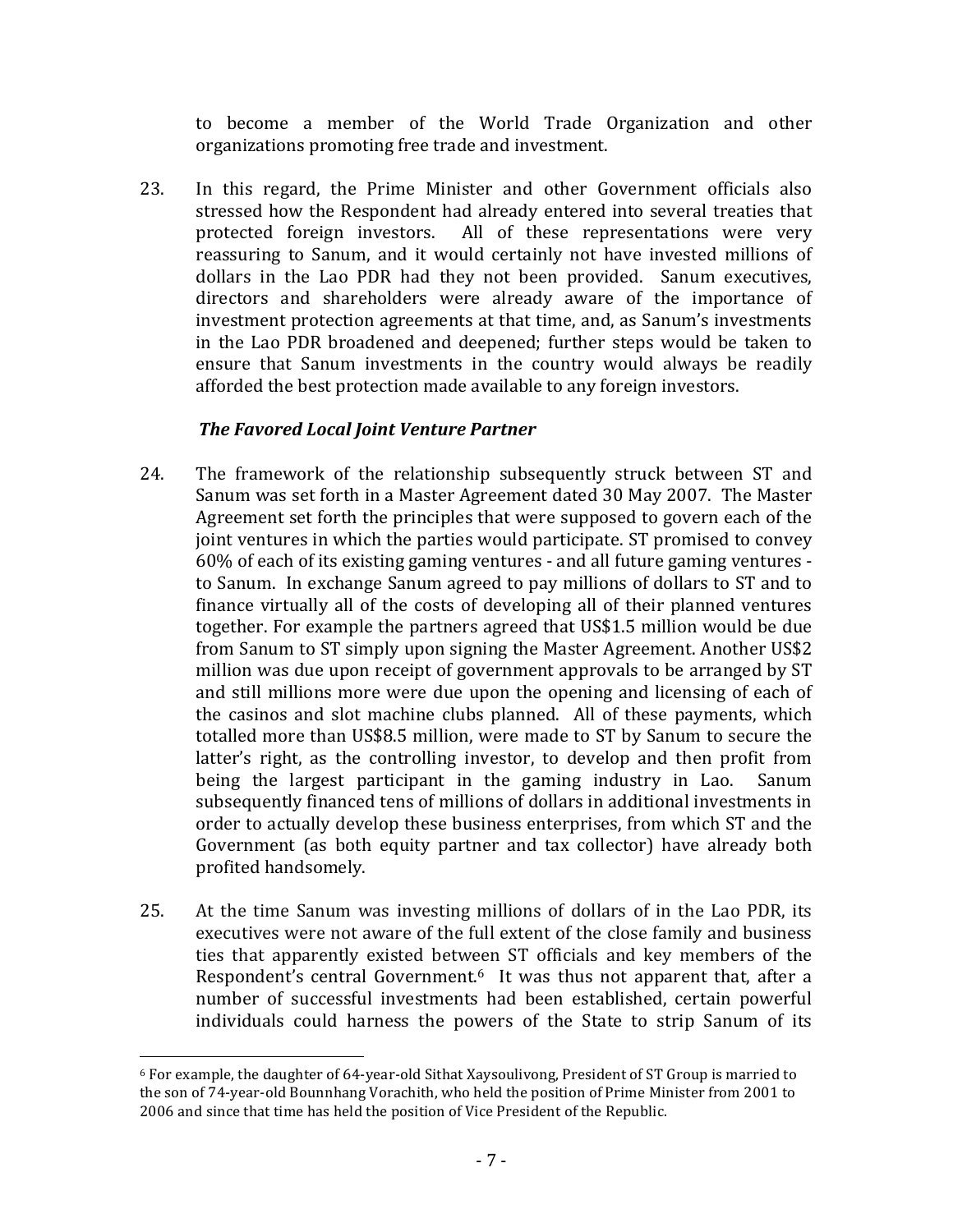investments for their own benefit. The Respondent's failure to disclose the complete scope and context of these personal relationships, at the time Sanum made its key establishment decisions has likely had a substantial and material impact upon the size and nature of Sanum's investments and its present losses. In short, if Sanum had known that the Government was prepared to effectively suspend the rule of law to suit well-connected local nationals, it would never have invested.

# **(b) The Paksong Project**

- 26. On 11 April 2006 Sanum and ST Group entered into an agreement to jointly develop a hotel and casino complex in Paksong, Lao. On 6 October 2006 the Investor acquired a 50-hectare land concession from the Respondent in exchange for a  $20\%$  share in the profits of the Paksong Vegas Hotel and Casino that would be situated on it. The land was located at Kilometer 30 of the Paksong District, Champasak Province, Lao PDR.
- 27. On 28 May 2007 the Investor and ST entered into a Shareholders Agreement, whereby 80 shares in total were issued by Paksong Vegas. The Investor would hold 60% of the shares; ST entities would hold 20% of the shares; and the Respondent would hold the remaining 20%.
- 28. On 30 May 2007, the Investor entered into a Master Agreement with ST, which would govern all transactions between the parties related to their gaming investments in Lao. Then, on 10 August 2007, the Investor entered into a PDA with the Respondent and ST, the purpose of which was to memorialize the parties' agreement that the investor should take the lead in developing the 50-hectare parcel of land in Paksong that it had acquired one year earlier, into a hotel and casino entertainment complex.
- 29. In Article 3 of the PDA, the Respondent acknowledged that the term of the investment would be no less than 50 years, starting from 11 April 2006. Article 5 of the PDA also specified that development of the Paksong Project would require an investment of US\$25 million. It further specified that the joint venture enterprise designated to develop and administer the Paksong Project would be Paksong Vegas, which would remain majority-owned and controlled by Sanum.
- 30. In Article 8 of the PDA, the Respondent reaffirmed its commitment to authorize the use of the land Sanum had already acquired "according to the term of the project development." At paragraph 10 of the same provision, the Respondent also confirmed that it would grant the necessary investment and business licenses required for the joint venture enterprise to develop and operate the following: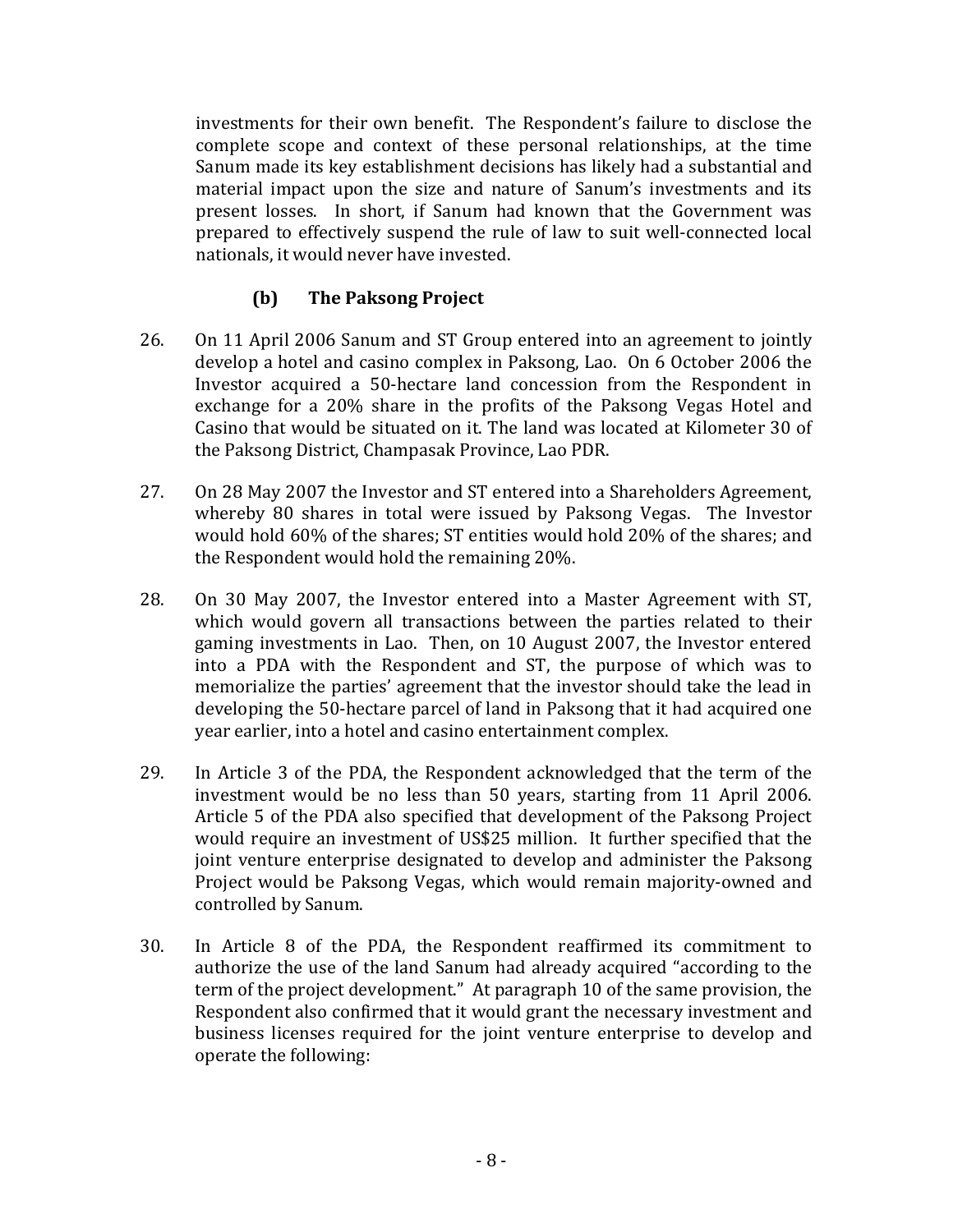- "5 stars hotel project including cultural and function hall and restaurant,
- Casino and nightclub (entertainment),
- Tourism development and tourism resources development,
- Health club which full of facilities included traditional massage, sauna and gym,
- Gift shop, duty free shop, mini-market and others,
- Landscape gardening and public recreation park included swimming pool, tennis court, Golf club and others,
- All kinds of car rental."
- 31. The next day, 11 August 2007, the Respondent's Committee for Planning and Investment issued a foreign investment license to the Investor for the operation of Paksong Vegas. Soon thereafter, on 24 August 2007, an enterprise license was issued to Paksong Vegas, with the understanding that it would be subsequently routinely renewed on an annual basis for the next fifty years.
- 32. On 14 October 2007, the Respondent granted a business license to the Investor so that it could open a representative office in Vientiane, the capital city of Lao. The office was opened later that same month. The Investor also entered into a Shareholders Agreement for Paksong Vegas with the Respondent and ST on 31 October 2007.
- 33. On 30 November 2007, the Investor met with the various representatives of the Respondent, updating them on the progress of the Paksong Project. Government officials indicated that they were very anxious for the project to proceed. At this meeting, the Investor informed the Respondent that the design work was almost completed and that clearing of the land had already commenced.
- 34. On 8 April 2008, the Head of the Respondent's Division for Planning and Investment issued a letter to the Governor of Champasak Province informing him of a prime ministerial decree that purported to place a moratorium on all casino projects currently approved but not yet under construction. The letter specifically contained criticism of the Paksong Project on the erroneous grounds that "construction" had not commenced within 90 days of signing the PDA.
- 35. On 27 June 2008, Paksong Vegas executed a construction contract with China Construction and Lucky China Engineering for the construction of the Paksong Vegas Hotel and Casino Resort. The contract called for an advance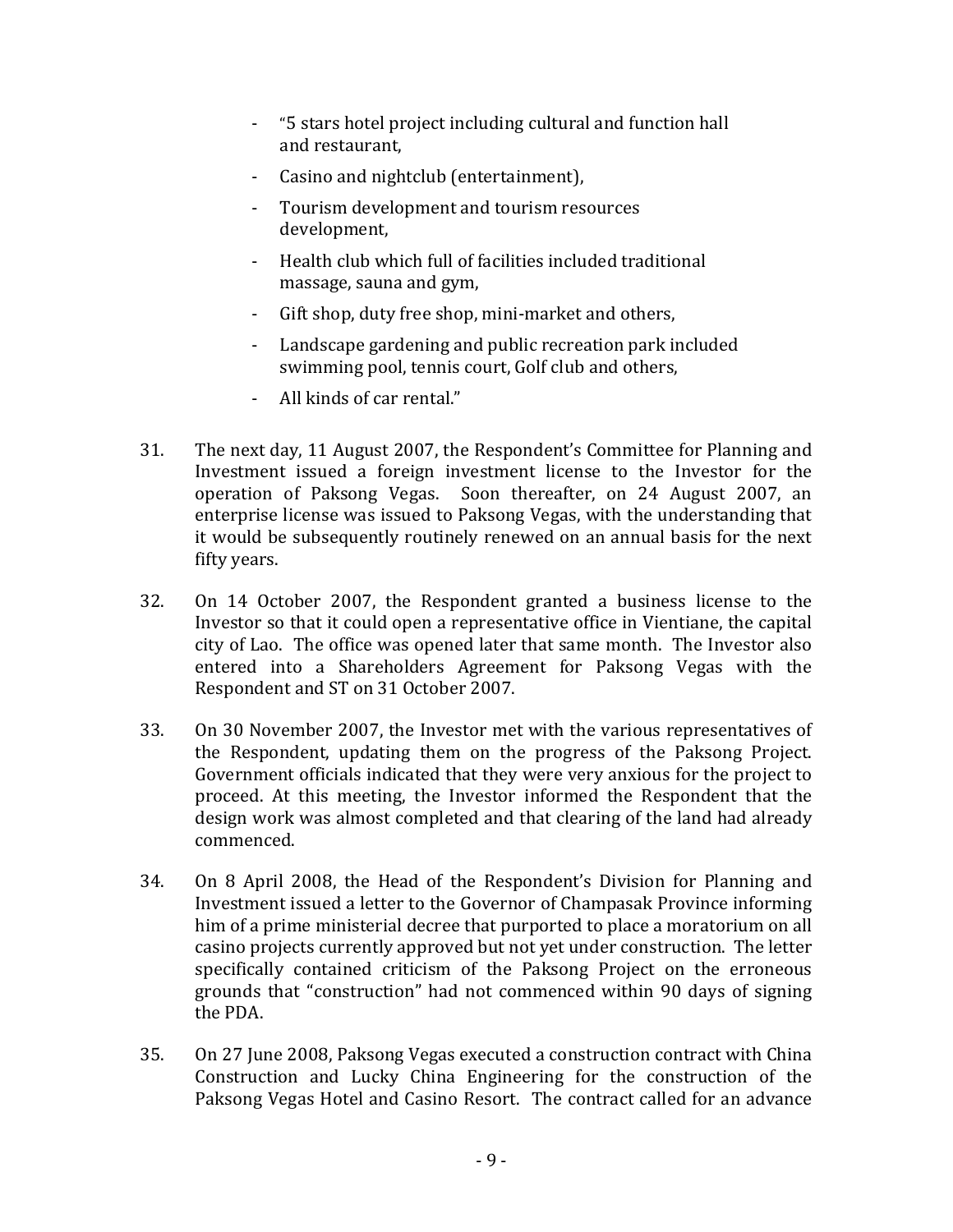payment of approximately US\$3.2million in mobilization fees. The Investor contributed approximately \$1 million of this amount by way of a loan to Paksong Vegas, which, obviously, no longer has the means to repay it.

- 36. By the autumn of 2008, the contractors were engaged in grading the land, and otherwise preparing the site for laying the building's foundations, when the Investor received orders from Respondent to immediately cease all construction activities. In addition, the property had been fenced, building plans had been finalized, the company office in Pakse was staffed and open for business, vehicles had been purchased and construction workers and other staff had been hired. Nevertheless the Respondent's Ministry of Planning and Investment subsequently affirmed the stop work order, on 15 October 2008.
- 37. Just days later, on 23 October 2008, the Investor was informed that the Prime Minister's Office had revoked the gaming licenses that had been previously granted to Sanum's investment enterprises, Savan Vegas and Paksong Vegas, for the right to exclusively operating gaming facilities in the Provinces of Champasak (where the Paksong Project was located] and Saravan.
- 38. Then, on 19 December 2008, the Champasak Province Department of Planning and Investment issued a request to the Investor for the surrender of all land use rights enjoyed by Paksong Vegas under the 2006 concession. In response the Investor immediately indicated its willingness to surrender its rights and interests in the Paksong Project, so long as it received two assurances: (1) that the surrendered site would not be developed by somebody else for gaming; and  $(2)$  that a suitable replacement location would be provided in which Sanum could operate the same kind of business as the one planned for Paksong.
- 39. Throughout 2009 discussions ensued between the Respondent and the Investor over the grant of an alternative site. In reliance on these negotiations the Investor commissioned a feasibility study for a similar hotel and casino complex at Khonephapeng, Khong District, Champasak Province, which would be known as the Khonephapeng Grand Resort. Negotiations broke down, however, because government officials were no longer willing to grant to the Investor the same regional monopoly rights, which it had been granted for the Paksong Project, for the Khonephapeng Grand Resort. Without a transfer of exclusive operating rights, the economic fundamentals of the project would have been irretrievably compromised.
- 40. Following the parties' unsuccessful negotiations, on 27 April 2010 the Respondent's Ministry of Planning and Investment purported to unilaterally terminate the Paksong PDA. The ground provided for the Respondent's repudiation of the PDA was that Paksong Vegas had failed to complete construction quickly enough, as required under the Agreement. In so doing,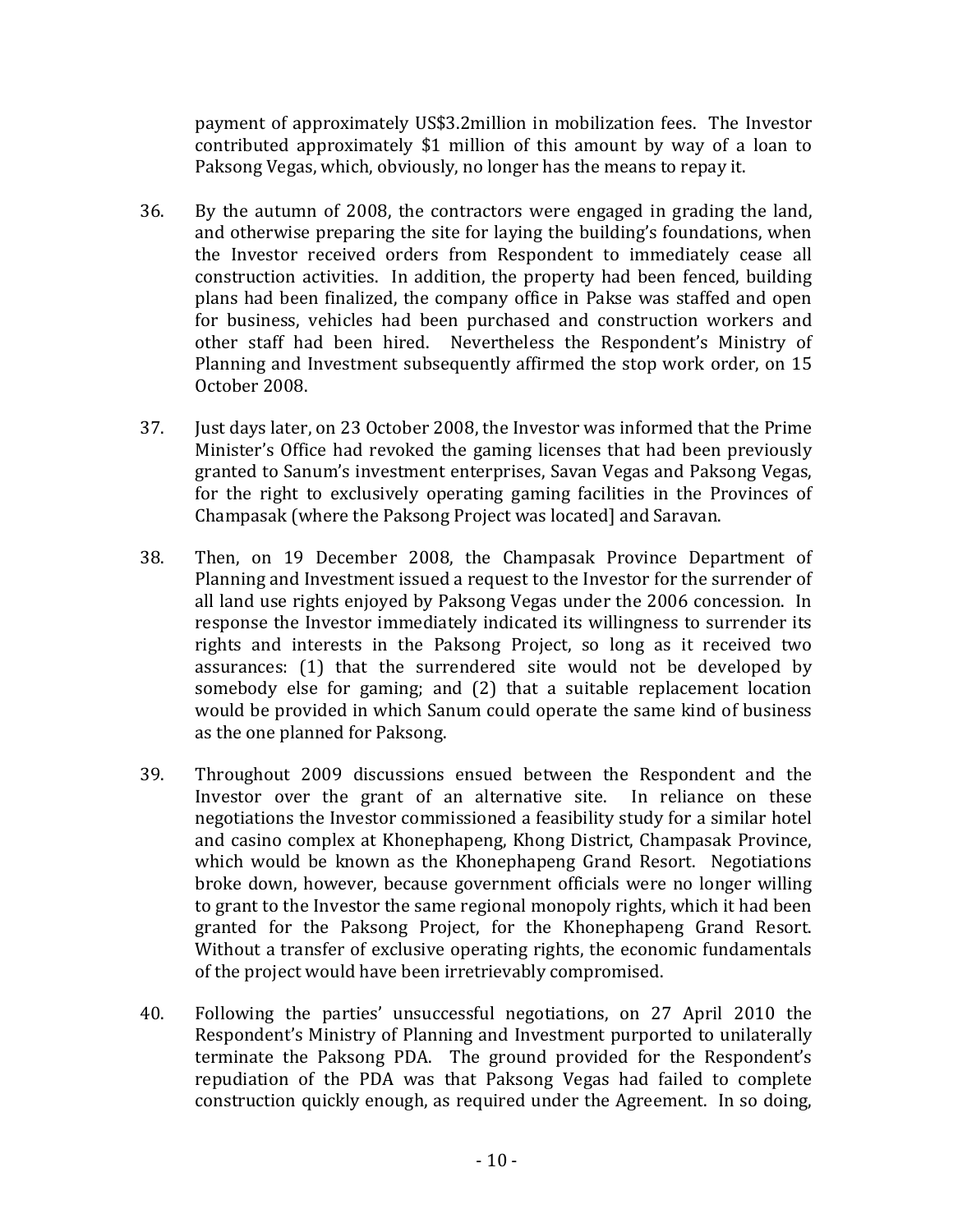the Respondent omitted mentioning the obvious fact that construction had only been halted in 2008 on its explicit orders.

- 41. As noted above, Sanum continued to make efforts to negotiate with the Respondent over a relocation of the Paksong Project to Khonephapeng until 10 April 2012, on the understanding that the new site would be operated on the same legal footing as had been envisioned under the PDA for Paksong Vegas (and that the Paksong Project would not be renewed and awarded to a competitor). It was on 10 April 2012 that the Prime Minister's Office issued its final repudiation of the PDA for the Paksong Project and associated concessions.
- 42. On 18 May 2012 one further meeting took place between representatives of the Investor and the Respondent. At that meeting the Respondent expressed its willingness to continue to consider the possibility of allowing the Investor to recommence its project at Khonephapeng. However, the Respondent apparently remained adamant that it should now be free to grant identical rights to Sanum's competitors, in the very same region.
- 43. In other words the Respondent has simply remained unwilling to provide suitable compensation to the Investor for the taking of the rights it had previously granted to the Investor to launch their co-venture in the Paksong Project. Indeed, Ministry of Planning and Investment officials candidly admitted, during a meeting held with the investor on 12 December 2011, that the primary reason for the Respondent's repudiation of its promises concerning the Paksong Project was precisely because officials in the Prime Minister's Office had by then, for some unknown reason, decided firmly against permitting Sanum to be involved in a business venture operating under an exclusive regional license for gaming in Lao. The value of the compensation owed for the extinguishment of these valuable commercial rights lies at the heart of this dispute.

# **(c) The Paksan Slot Club**

On 24 October 2007 the Respondent's Mass Culture Department and its Public Culture Department both issued licenses to Savan Vegas to operate a slot machine gaming facility, known as the Paksan Slot Club, at the Paksan Hotel in Phonxay Village, Paksan District, Borlikhanxay Province. These licenses were renewed on November 2008 and again on 27 October 2009. After obtaining the necessary licenses Sanum proceeded to invest approximately \$1 million in readying the Paksan facility, which would be operated on premises leased to Savan Vegas by the operators of the Paksan Hotel, including furnishing it with state of the art gaming equipment.

44. There was no Paksan Slot Club before Savan Vegas established it. It was yet another of the business enterprises in the Lao PDR that Sanum built from the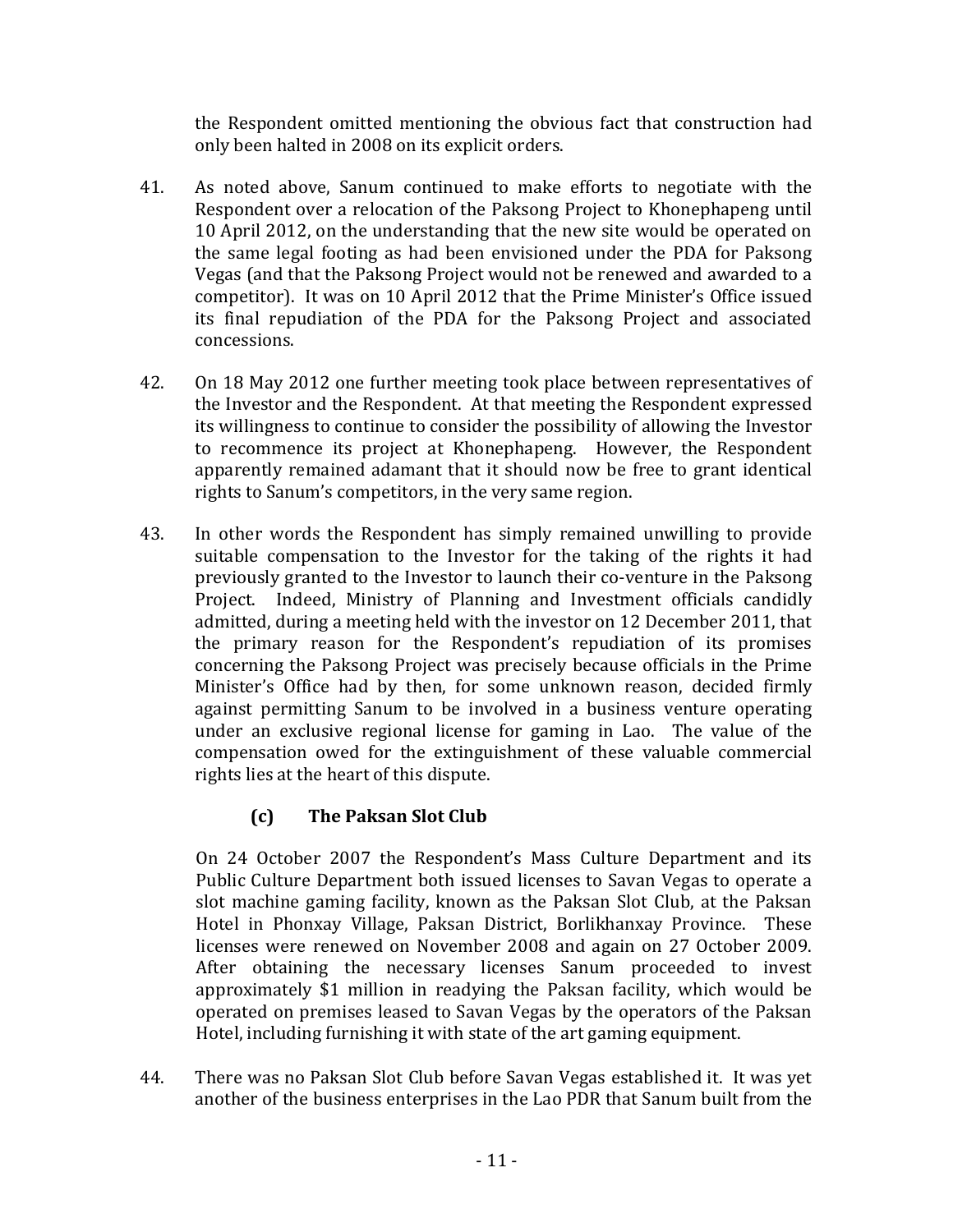ground up. Savan Vegas made extensive improvements to its premises at the Paskan Hotel and in doing so it also upgraded the hotel. Savan Vegas paid workers to set up the facility, installed suitable sources of power and cabling, and incurred many other costs in the process. Once the Paksan Slot Club was licensed Savan Vegas also purchased gaming equipment to furnish the slot club and thereafter maintained and managed the facility. On 25 October 2009, the Paksong Slot Club opened for business and was immediately successful.

- 45. The relationship between Sanum's Savan Vegas management team and provincial officials had always been cordial and productive. Savan Vegas officials always recognised and worked to address any governmental concerns or requests immediately. For example, as a gesture of goodwill towards provincial officials, Savan Vegas agreed to a request to employ two additional officers on its premises. In another case, Savan Vegas officials immediately cancelled a planned billboard advertising campaign when they were informed, in February 2010, that someone in the Prime Minister's Office had arbitrarily decided to ban such advertising. Savan Vegas reacted so quickly to the notification that its advertising campaign was halted before a single billboard was posted.
- 46. Despite such seemingly genial and constructive relations cultivated by Savan Vegas officials with their provincial government counterparts and without notification of any major cases of alleged non-compliance, on 26 October 2011 the Respondent's Ministry of Information and Culture abruptly ordered the closure of the Paksan Slot Club. This unanticipated decision shocked the Investor. Based upon all of their informal contact with officials, it was assumed that the appropriate ministries would be issuing further annual renewal notices as they had in years past.
- 47. Sanum / Savan Vegas officials strenuously objected to the closure decision, which led to an official meeting with numerous provincial government officials on 11 March 2011, in addition to many informal contacts. The March  $11<sup>th</sup>$  meeting was not productive, however. Government officials were unwilling to negotiate over the closure decision, or even to fully explain the Respondent's grounds for closing the Paksan Slot Club in the first place. Officials in attendance were seemingly only interested in ensuring that the facilities would remain closed and that any outstanding taxes be paid. Savan Vegas officials had no choice but to reluctantly agree to ensure that the facility was completely out of business within three days of the meeting.
- 48. On 24 March 2011 the Investor petitioned the Prime Minister's Office for authorization to reopen the Paksan Slot Club, noting that Savan Vegas had not been notified of any legitimate claim that it failed to comply with any applicable regulation. It was further noted how the Investor held legitimate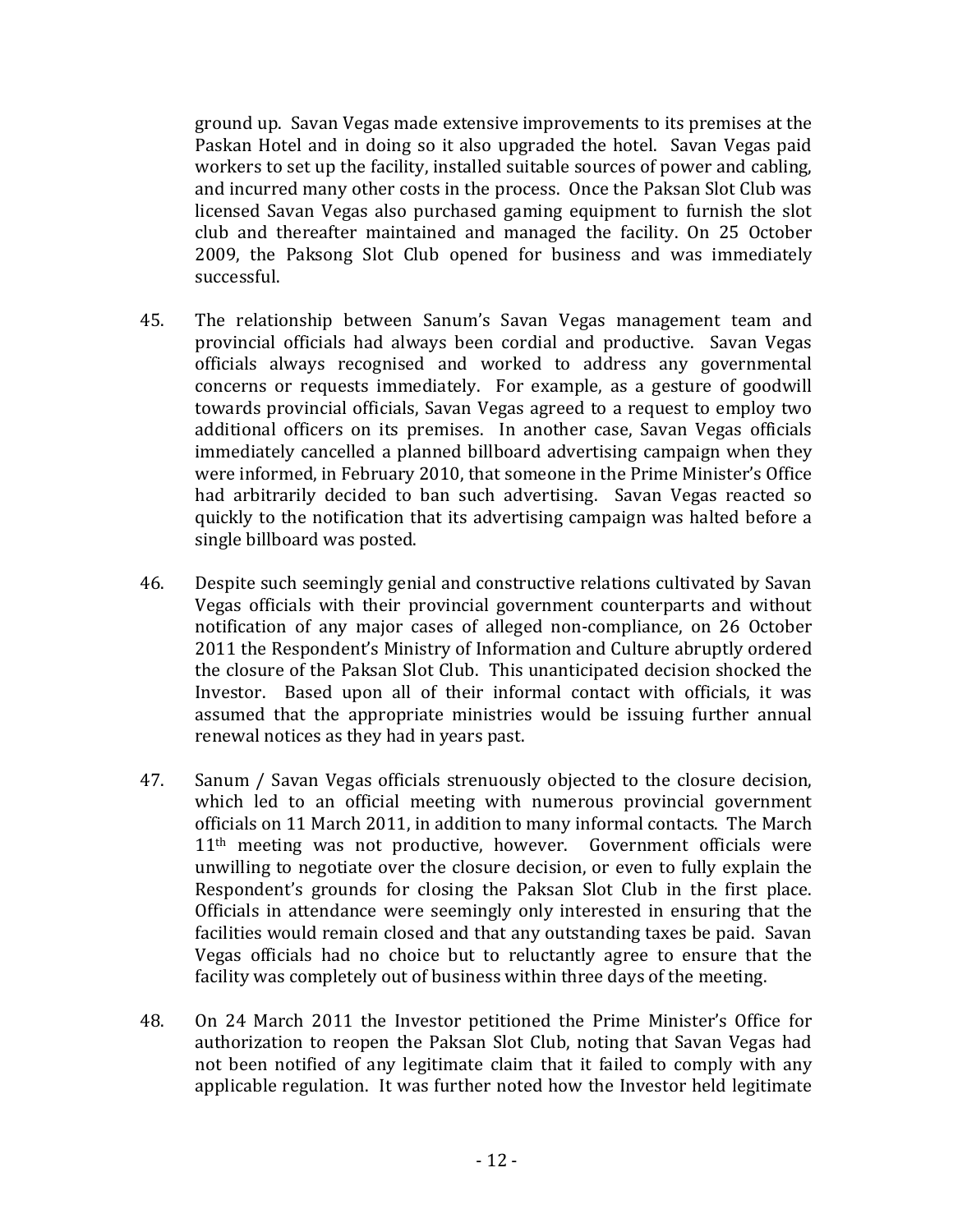expectations as to the transparency of the decision-making process and the reasonableness of decisions over license renewals.

- 49. On 2 June 2011 officials from the Respondent's provincial Information and Culture Division agreed to meet with Savan Vegas officials to discuss the status of the Paksan Slot Club. At the meeting the Respondent's own gaming officials actually admitted that they were actually unaware of "all the reasons" as to why the club was closed." Sanum / Savan Vegas officials at the meeting were simply told that the decision had been taken at a much higher level, in the capital, Vientiane. They recommended that Savan Vegas just keep trying to learn the whole story from government officials in Vientiane, eventually
- 50. Of note is the fact that the Paksan Slot Club was ordered closed by Respondent shortly after a representative of  $ST$  had demanded  $-$  and Investor had declined to provide –  $ST$  with an additional  $20\%$  of the revenues from the facility.

# **(d) The Thakhaek Free Trade Zone**

- 51. In 2010 Sanum began investigating the possibility of opening a slot club and international welcome center at the site of the then future Thai-Lao Friendship Bridge III, located at Thakhaek, in Khammouane Province. Sanum began negotiations for a land concession on the property with provincial government officials and then solicited the Ministry of Information and Culture – the national ministry tasked with oversight of gaming in the Lao PDR – for a gaming license that would enable it to open a slot club on site. On 21 February 2011 the Ministry of Information and Culture granted that gaming license to Savan Vegas and so Sanum immediately caused the commencement of site clearance and design work for a welcome center.
- 52. In addition to the welcome center, the Investor planned to develop a multipurpose free trade zone on 90 hectares of land that the Governor of Khammouane Province had promised to provide in Thakhaek in exchange for its investment in his province. The free trade zone land concession would have included a shopping mall, office buildings, hotel, warehousing, light industrial, and factory sites. After receiving the gaming license, and in anticipation of receiving the formal land concession promised by the Governor after negotiations with Sanum, design work and site clearance began immediately.
- 53. However, on 2 March 2011 not long after the gaming license had been granted for a slot club at the Thakhaek border-crossing site  $-$  the Prime Minister's Office apparently intervened and abruptly cancelled it. No reason was provided for the cancellation and no compensation was provided to Sanum for the money already spent on development of the project or for the value of the license that had been revoked. In addition the provincial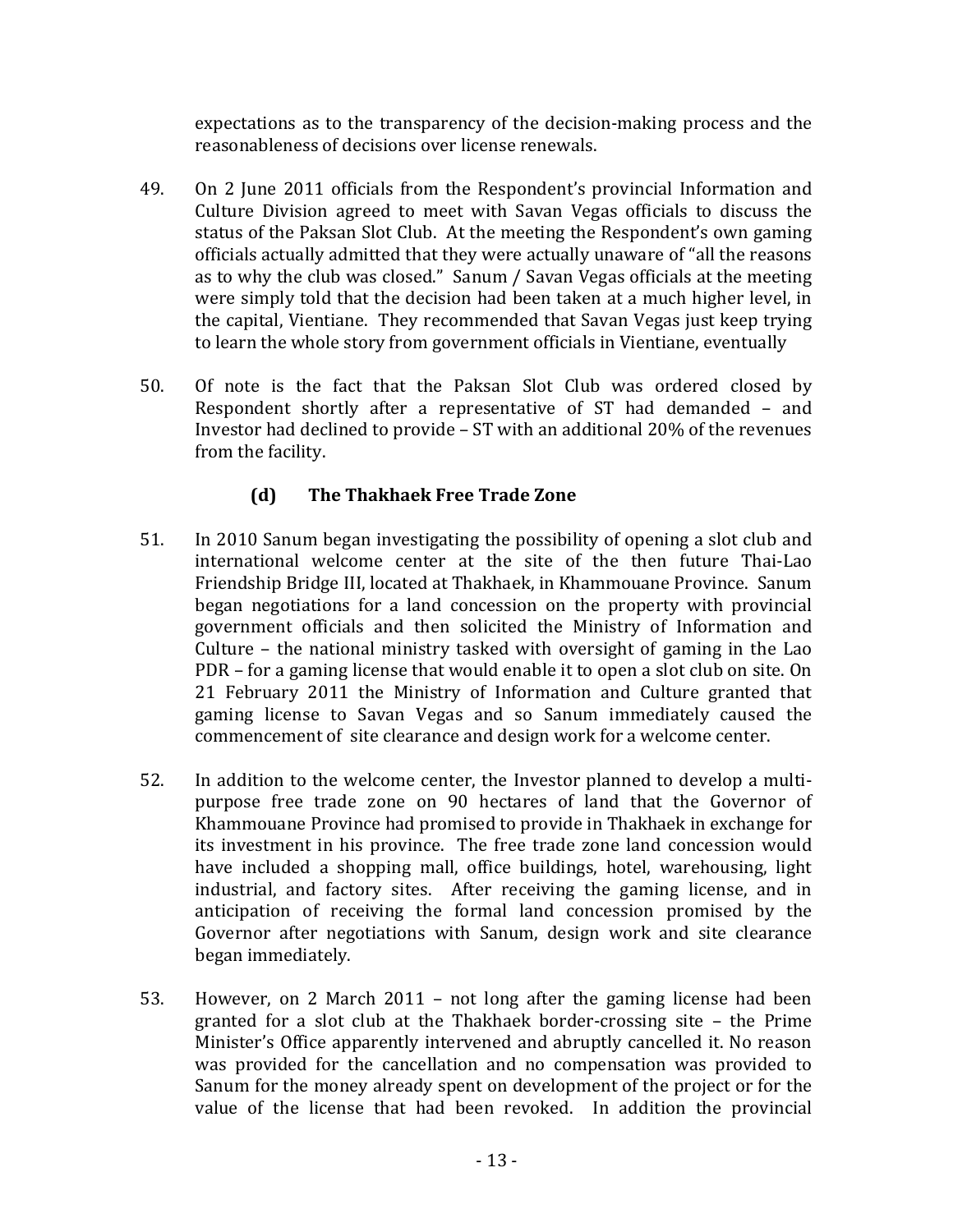governor effectively reneged on his agreement with Sanum to provide a concession of 90 hectares for the promised free trade zone. He did so by removing from the concession 16 hectares of highway frontage, which was obviously the most valuable piece of the property and key to its use as a free trade zone. The losses of the highway frontage and slot club license made the Thakhaek project economically unfeasible. The loss of the free trade zone opportunity deprived the Investor a project with an enterprise value to Sanum of over US\$79 million, and preparatory costs of more than US\$1 million, including a \$600,000 payment that had already been made under its agreement with the Khammouane Province, a \$35,000 consulting fee paid for a trade zone specialist and other costs for design and site work.

### **II. LAW**

- 54. Article  $1(2)$ (b) of the Treaty provides that the term "investors" means economic entities established in accordance with the laws and regulations of each contracting State. As it was incorporated in the Macau Special Administrative Region of the People's Republic of China, the Investor is an investor as per the Treaty.
- 55. Article  $1(1)$  of the Treaty provides: "investments means every kind of asset," including property rights, ownership interests in a business enterprise, claims to money, intangible rights such as know-how, and "concessions conferred by law." As demonstrated above, the Investor established an investment in the territory of the Respondent by establishing Savan Vegas, entering into a PDA with the Respondent and Lao nationals, investing in real property, employing its know-how and acquiring other tangible assets in order to establish and maintain gaming facilities at Paksan and Paksong, and in obtaining concessions from the Respondent which accorded its investment enterprises an exclusive right to operate such facilities at both locations.
- 56. Under Article 3(1) of the Treaty, the Respondent must accord fair and equitable treatment to the investments of the Investor, as well as "activities associated with investments of investors" of another Contracting State. By arbitrarily cancelling the Paksan and Thakhaek concessions, in a manner contrary to basic principles of due process and transparency, the Respondent has failed to accord fair and equitable treatment to the Investor and its investment. In unreasonably cancelling the Paksong concessions, in a similarly non-transparent and unreasonable manner, the Respondent has also failed to honour its obligations under the fair and equitable treatment standard.
- 57. The Respondent's decisions to cancel valuable concessions lawfully obtained by the Investor for the Paksan, Thakhaek and Paksong projects also constitute the expropriation of these "investments" (i.e. the concessions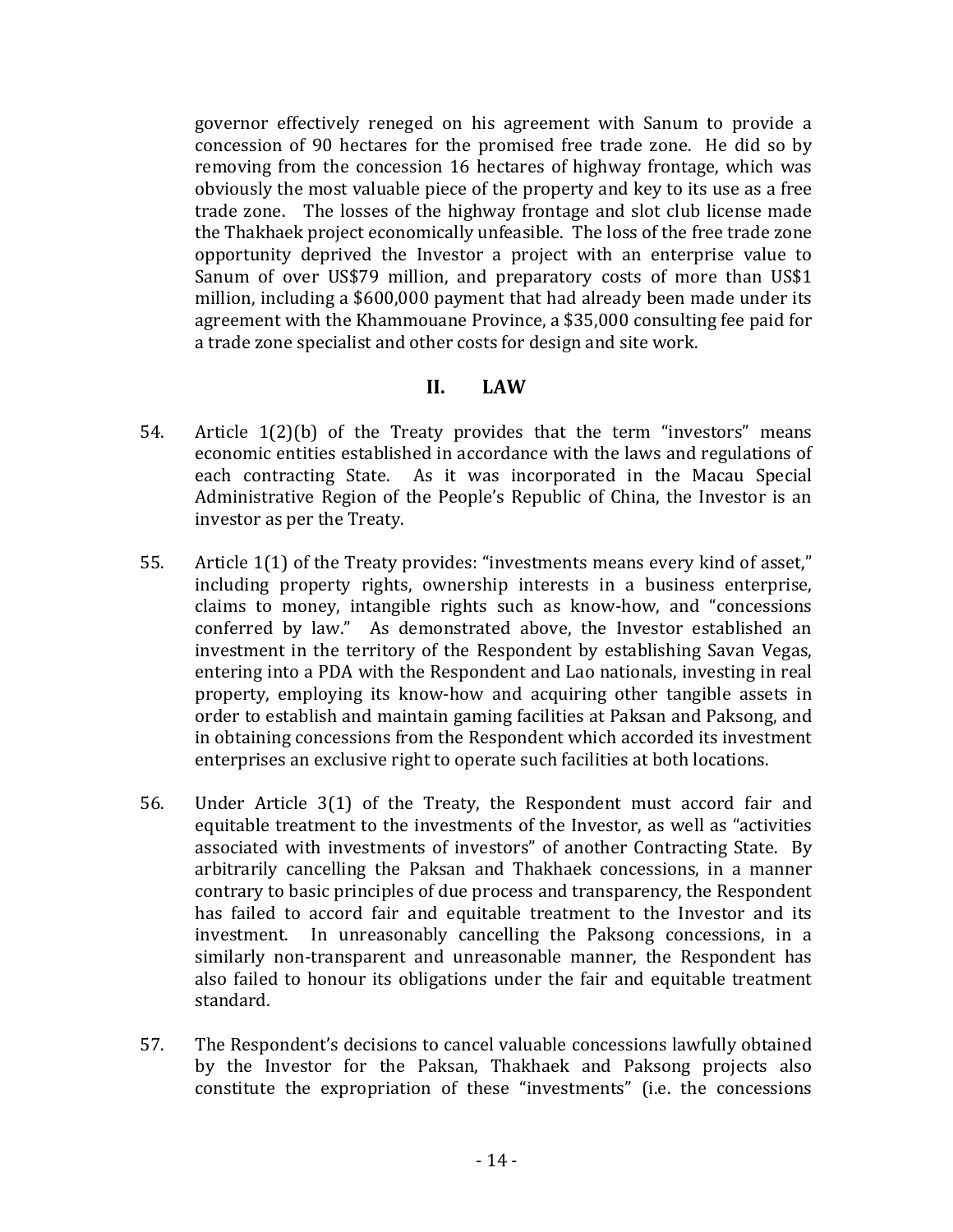granted to Sanum or to an enterprise it owned and controlled) for which compensation has not been paid. Article  $4(2)$  provides that such compensation "shall be equivalent to the value of the expropriated investments at the time when expropriation [was] proclaimed, be convertible and freely convertible." Thus, the parties have a "dispute involving the amount of compensation for expropriation" which has not been resolved after more than six months of negotiations between them, as per Article  $8(3)$ of the Treaty.

- 58. Article 3(2) of the Treaty also provides that the "treatment" to be accorded under paragraph  $(1)$  "shall not be less favorable than that accorded to investments and activities associated with such investments of investors of a third State." The right to defend one's interests, in arbitration before an impartial, independent and international tribunal, is one of the most fundamental, substantive protections available to investors today. The exercise of such right, in respect of one's investments, is obviously "*an* activity associated with such investments<sup>"</sup> (emphasis added) as contemplated in paragraphs  $(1)$  and  $(2)$  of Article 3 of the instant treaty.
- 59. The Respondent has accorded more favorable treatment to other foreign investors in a number of investment protection agreements it has concluded with third States. In each of these cases the Respondent has offered investors from third States the opportunity to pursue damages claims in arbitrations arising out of its promise to accord "fair and equitable treatment" to them.<sup>7</sup> One of the most crucial *activities associated with* any foreign *investment* is the vindication of legal rights accruing to it by means of independent, impartial and international arbitration, such as the dispute settlement mechanisms found in most investment protection treaties.
- 60. Examples of more favorable treatment being accorded by the Respondent to similarly situated foreign investors include, but are not limited to: the Respondent's treaties with the Netherlands (Articles  $3(1)$  and 9), the Republic of Korea (Articles  $3(1)$  and  $8(3)$ ) and France (Articles 3 and 8), all of which offer arbitration under the ICSID Additional Facility Arbitration Rules; its treaties with Sweden (Articles  $3(2)$  and  $7(2-3)$ ), Switzerland (Articles  $3(1)$ ) and  $9(2)$ ) and the United Kingdom (Articles  $2(1)$  and 8), all of which offer arbitration under the UNCITRAL Arbitration Rules; and its treaty with Germany (Articles 3 and 11(2)), which offers *ad hoc* arbitration.

 

<sup>&</sup>lt;sup>7</sup> In each of these cases the Respondent has promised to accord such treatment based upon the autonomous treaty standard of fair and equitable treatment, rather than a more limited variant. In contrast, for example, in its more recent agreement with Japan, the Respondent limited its Article 5 promise to accord "fair and equitable treatment" by explicitly prescribing the provision as follows: "the customary international law minimum standard of treatment of aliens as the minimum standard of treatment to be afforded to investments of investors of the other Contracting Party."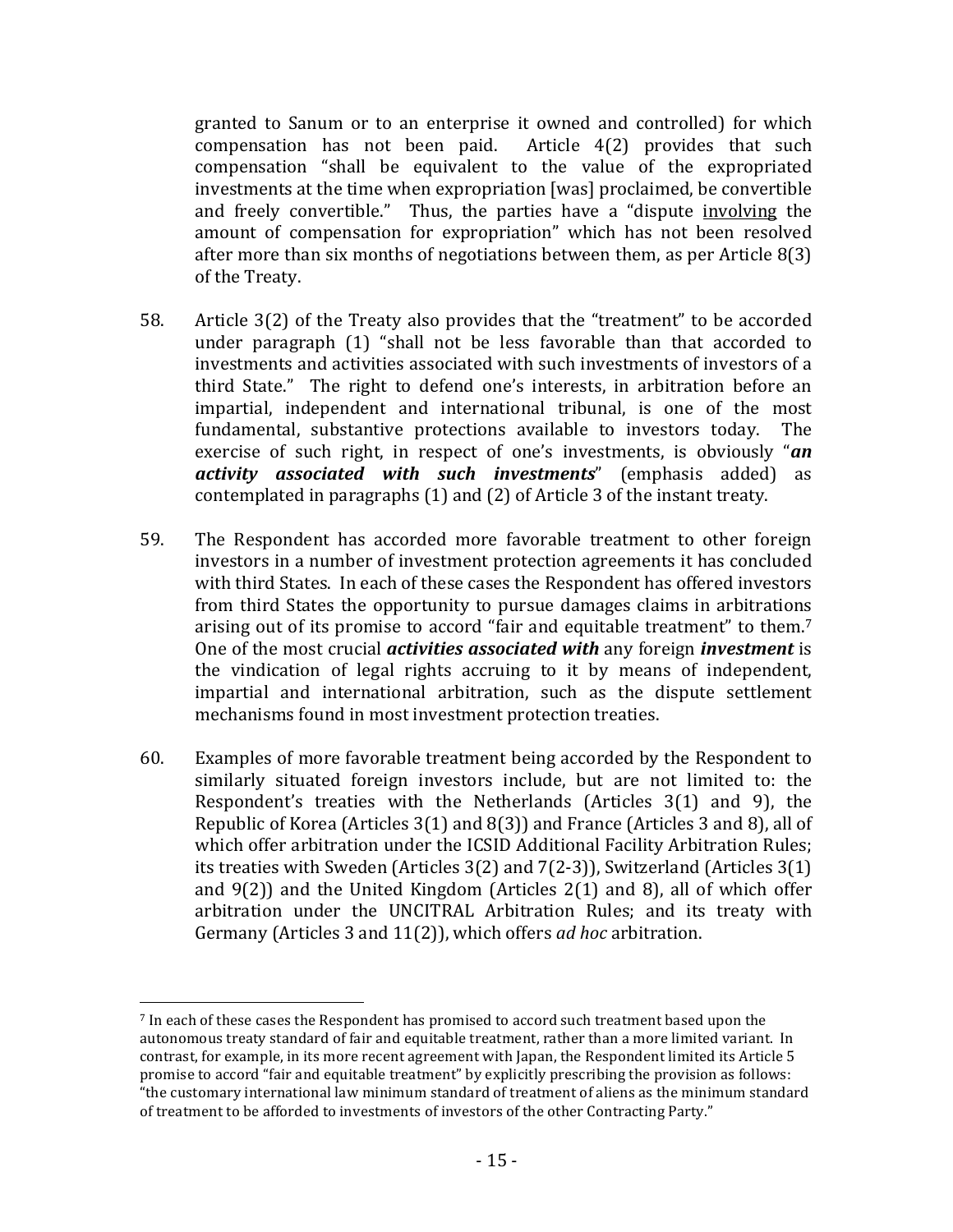- 61. Pursuant to Article  $3(2)$  of the Treaty, the Investor hereby invokes its right to receive treatment no less favorable than the Respondent has accorded to the investors of third States, such as the Netherlands, Korea, France, Sweden, Switzerland, the United Kingdom and Germany, in respect of its right to seek compensation for a breach of the autonomous standard of fair and equitable treatment treaty, through recourse to *ad hoc* international arbitration.
- 62. In addition, and in the alternative, should Article  $8(3)$  of the instant Treaty be construed in such a manner as to in any way curtail or limit the access that a Chinese investor would otherwise enjoy (had it been a national of the Netherlands, the Republic of Korea, France, Switzerland, the United Kingdom or Germany), including the availability of access to arbitration under the Treaty itself, Sanum hereby invokes its right to receive treatment no less favorable than the Respondent has accorded to these third country investors, under Article  $3(2)$  of the Treaty, as well.
- 63. The Investor stresses that the aforementioned recitation of facts, demonstrating how Respondent has failed to comply with its treaty obligations, should not be regarded as exclusive. The Investor will submit a particularized statement of facts, with supporting evidence, in its memorial on the merits, at a time to be determined by the Arbitral Tribunal. The Investor accordingly reserves its right to, *inter alia*, supplement the facts, its allegations, its submissions and its claims in its memorial as required by the circumstances.

# **III. ISSUES**

- 64. What is the amount of compensation owing to the Investor (i.e. the quantum of damages, plus interest) arising from the Respondent's cancellation of the concession rights it had granted in respect of the Paksan and/or Paksong projects?
- 65. On the basis of its entitlement to receive "treatment no less favorable" pursuant to Article  $3(2)$  of the Treaty, is the Investor entitled to seek a damages award from the Tribunal for the Respondent's noncompliance with the "fair and equitable treatment" obligation found at Article  $3(1)$  of the Treaty?
- 66. Through its acts and/or omissions, either individually or *in toto*, has the Respondent failed to meet the autonomous treaty standard of fair and equitable treatment, as set out in Article 3(1) of the Treaty?
- 67. If the answer to the above question is "yes," what should be the quantum of damages, plus interest, paid by the Respondent to the Investor in order to make it whole?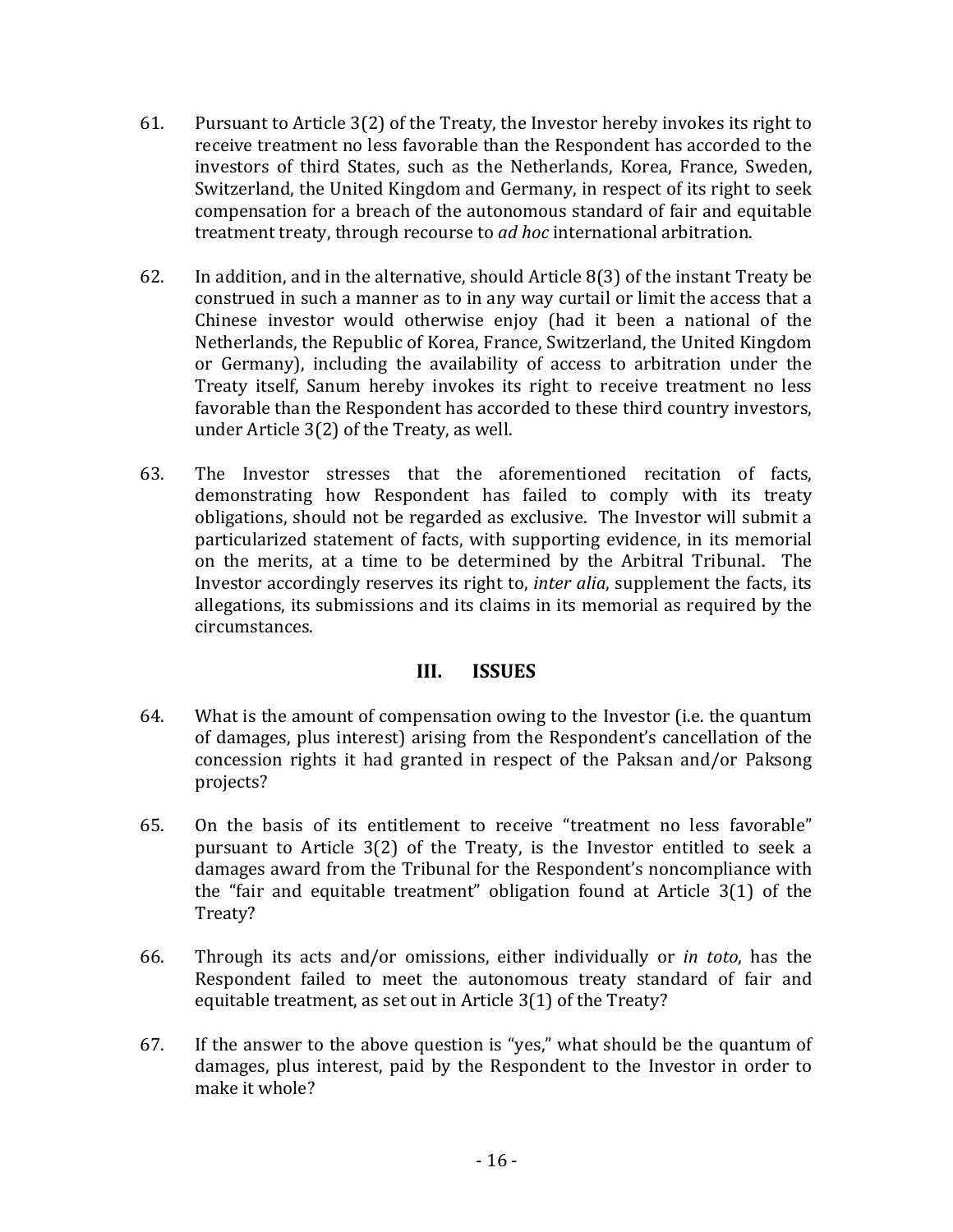### **G. Relief Sought**

- 68. The Investor seeks the following relief from the Arbitral Tribunal:
	- i. A declaration that the Government of the Lao People's Democratic Republic has failed to pay compensation pursuant to, and otherwise acted in a manner inconsistent with, its obligations under Articles 3, 4 and 8 of the Treaty, including obligations owed on the basis of most favored nation treatment;
	- ii. An order that the government of the Lao People's Democratic Republic pay to the Investor its damages resulting from the aforementioned violation which are estimated to be not less than US\$235 million;
	- iii. All of the costs incurred in contesting the Respondent's conduct and in proceeding with this arbitration;
	- iv. Pre-award and post-award interest at a rate to be fixed by the Arbitral Tribunal;
	- v. Any amount required to pay any applicable tax in order to maintain the integrity of the award; and
	- vi. Such further relief that counsel may advise and the Arbitral Tribunal may permit.

14 August 2012

**Counsel for Sanum Investments Limited:** 

Dr Todd Weiler Barrister & Solicitor #19 - 2014 Valleyrun Blvd. London, Ontario N6G 5N8 Canada